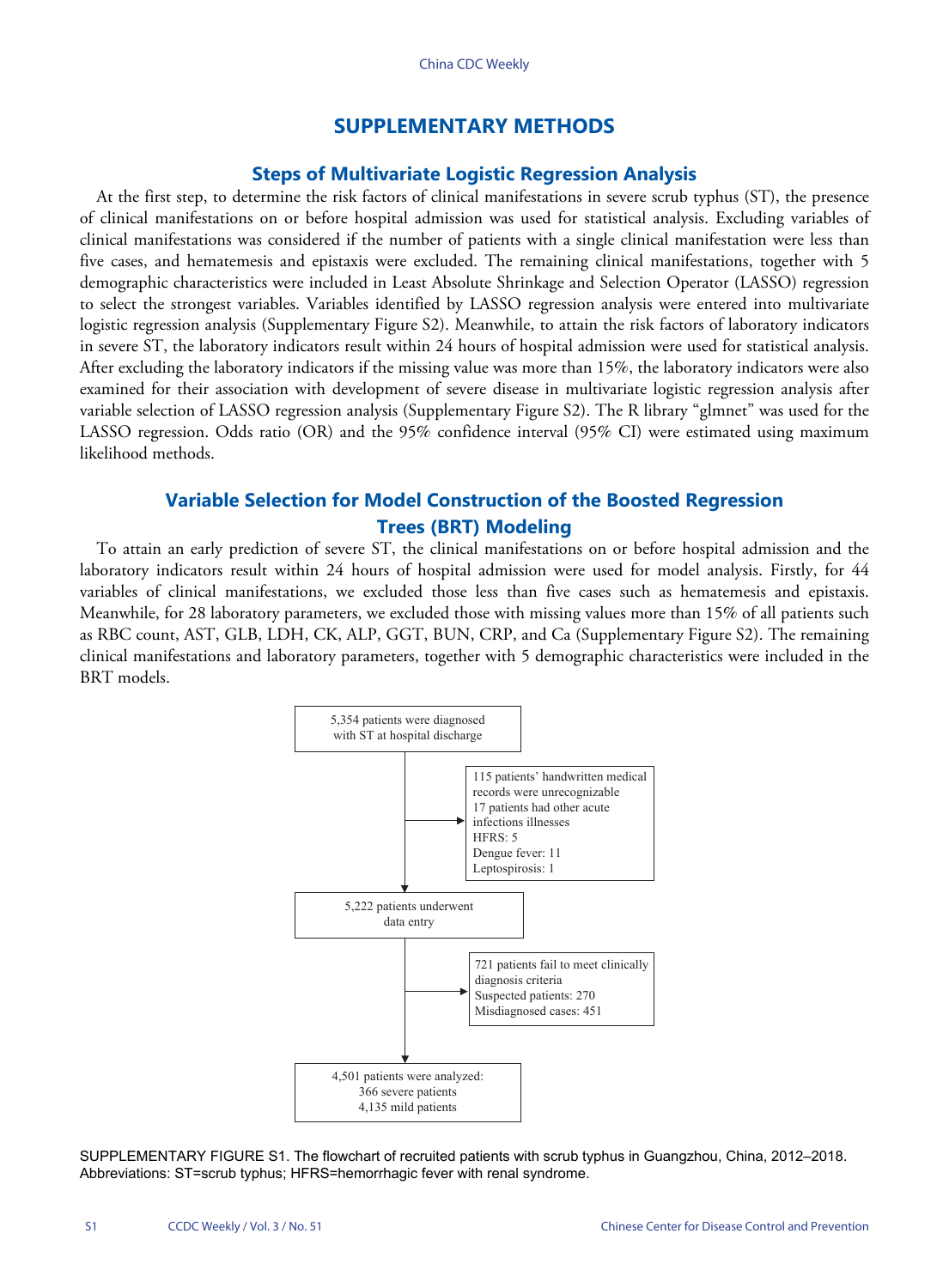### China CDC Weekly



SUPPLEMENTARY FIGURE S2. Variable selection and model construction of the logistic regression and boosted regression trees modeling.

Notes: Demographic characteristics including age, sex, hospital level, time from symptom onset to hospital admission, and residence. Clinical manifestations including hypertension, diabetes, coronary heart disease, cerebral infarction, viral hepatitis, COPD, smoking, drinking, fever, headache, dizziness, weakness, myalgias, arthralgia, lumbago, edema, lymphadenopathy, icteric sclera, skin rash, eschar, ulcer, cough, expectoration, enlarged tonsils, dyspnea, anorexia, nausea, vomit, abdominal pain, diarrhea, ecchymosis, petechiae, conjunctival hyperemia, gingival bleeding, melena, hemoptysis, hematemesis, epistaxis, macroscopic hematuria, dysphoria, convulsion, confusion, lethargy, and coma. Laboratory parameters including WBC count, RBC count, PLT count, HGB, LYM count, NEU count, MON count, LYM percent, NEU percent, MON percent, HCT, MCV, TBIL, AST, ALT, TP, ALB, GLB, LDH, CK, ALP, GGT, CREA, BUN, CRP, Na, CI, and Ca. Residence, rural or urban were divided according to the county address of patients, in where Huadu, Conghua, Zengcheng, Nansha, and Panyu districts were considered as rural areas, and Tianhe, Yuexiu, Liwan, Haizhu, Baiyun, and Huangpu districts were considered as urban areas (*[5](#page--1-2)*).

Abbreviations: RBC=red blood cells; AST=aspartate aminotransferase; GLB=globulin; LDH=lactate dehydrogenase; CK=creatine kinase; ALP=alkaline phosphatase; GGT=γ-glutamyl transpeptidase; BUN=blood urea nitrogen; CRP=Ccreative protein; Ca=calcium; LASSO=Least Absolute Shrinkage and Selection Operator; WBC=white blood cells; PLT=platelet; HGB=hemoglobin; LYM=lymphocyte; NEU=neutrophil; HCT=hematocrit; MCV=mean corpuscular volume; TBIL=total bilirubin; ALT=alanine aminotransferase; TP=total protein; ALB=albumin; CREA=creatinine; BRT=boosted regression trees; COPD=chronic obstructive pulmonary disease; MON=monocyte; Na=sodium; Cl=chlorine.

## **Steps of BRT Modeling**

Machine learning techniques are increasingly used in developing models for vector predictions with multiple advantages, like considering nonlinearity and interactions and handling different types of predictor variables (*[1](#page--1-0)*–*[2](#page--1-1)*).

The BRT modeling was carried out in steps. First, considering the low proportion of severe outcomes, we set a 1 to-4 case-control ratio to adjust every bootstrap data. Severe cases and 4-fold num of mild cases were randomly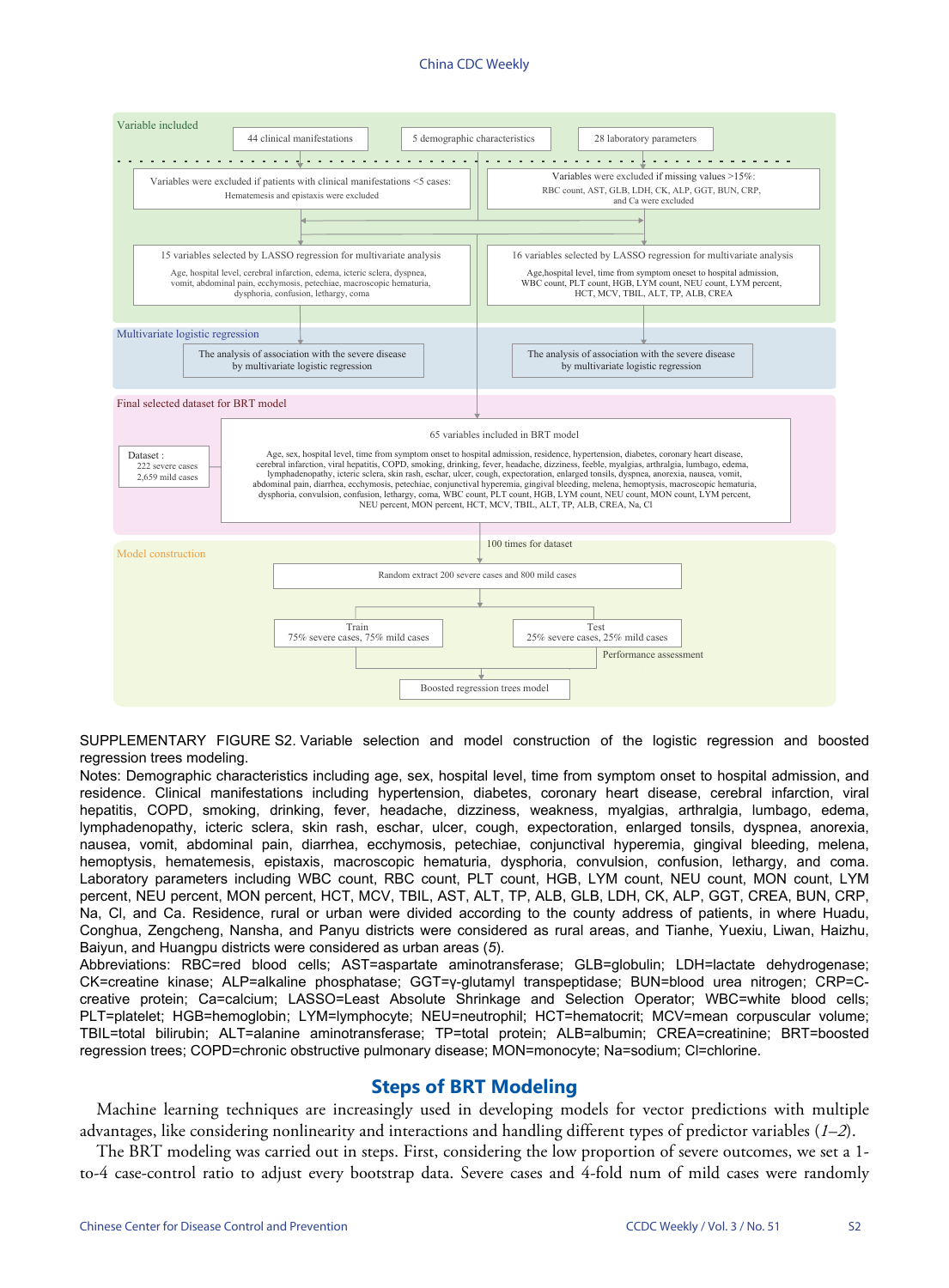SUPPLEMENTARY TABLE S1. Demographic and clinical characteristics associated with severe disease for patients with scrub typhus by multivariate logistic regression.  $\overline{a}$ 

| <b>Variables</b>                                                     | <b>Total</b><br>$(n=4,501)$ | <b>Severe</b><br>$(n=366)$ | Mild<br>$(n=4, 135)$ | <b>Adjusted OR</b><br>(95% CI) | P value |
|----------------------------------------------------------------------|-----------------------------|----------------------------|----------------------|--------------------------------|---------|
| Sex, female                                                          | 2,450 (54.4)                | 198 (54.1)                 | 2,252 (54.5)         |                                |         |
| Age, years, median (IQR)                                             | 57 (46-65)                  | $60(51 - 68)$              | 56 (46-64)           | $1.01(1.01 - 1.02)$            | 0.001   |
| Time from symptom onset to<br>hospital admission, days, median (IQR) | $7(5-9)$                    | $8(6-10)$                  | $7(4-9)$             | 2.76 (1.91-4.00)               | < 0.001 |
| Length of hospital stay, days,<br>median (IQR)                       | $7(6-10)$                   | $12(8-17)$                 | $7(5-9)$             |                                |         |
| Comorbidities                                                        |                             |                            |                      |                                |         |
| Hypertension                                                         | 718 (16.0)                  | 77 (21.0)                  | 641 (15.5)           |                                |         |
| <b>Diabetes</b>                                                      | 372(8.3)                    | 38 (10.4)                  | 334(8.1)             |                                |         |
| Coronary heart disease                                               | 112(2.5)                    | 8(2.2)                     | 104(2.5)             |                                |         |
| Cerebral infarction                                                  | 136 (3.0)                   | 32(8.7)                    | 104(2.5)             | $2.33(1.37 - 3.98)$            | 0.002   |
| Viral hepatitis                                                      | 178 (4.0)                   | 12(3.3)                    | 166 (4.0)            |                                |         |
| COPD                                                                 | 46 (1.0)                    | 6(1.6)                     | 40(1.0)              |                                |         |
| Lifestyles                                                           |                             |                            |                      |                                |         |
| Smoking                                                              | 731 (16.2)                  | 64 (17.5)                  | 667 (16.1)           |                                |         |
| Drinking                                                             | 384 (8.5)                   | 37(10.1)                   | 347 (8.4)            |                                |         |
| Non-specific                                                         |                             |                            |                      |                                |         |
| Fever                                                                | 4,421 (98.2)                | 356 (97.3)                 | 4,065 (98.3)         |                                |         |
| Headache                                                             | 2,302 (51.1)                | 174 (47.5)                 | 2,128 (51.5)         |                                |         |
| <b>Dizziness</b>                                                     | 1,168 (25.9)                | 90(24.6)                   | 1,078(26.1)          |                                |         |
| Weakness                                                             | 1,969 (43.7)                | 155 (42.3)                 | 1,814 (43.9)         |                                |         |
| Myalgias                                                             | 1,051 (23.4)                | 82 (22.4)                  | 969 (23.4)           |                                |         |
| Arthralgia                                                           | 136 (3.0)                   | 5(1.4)                     | 131(3.2)             |                                |         |
| Lumbago                                                              | 140(3.1)                    | 9(2.5)                     | 131 (3.2)            |                                |         |
| Edema                                                                | 178 (4.0)                   | 64 (17.5)                  | 114(2.8)             | 4.85 (3.25-7.24)               | < 0.001 |
| Lymphadenopathy                                                      | 1,088 (24.2)                | 92(25.1)                   | 996 (24.1)           |                                |         |
| Icteric sclera                                                       | 79 (1.8)                    | 33(9.0)                    | 46(1.1)              | $4.67(2.61 - 8.33)$            | < 0.001 |
| Skin                                                                 |                             |                            |                      |                                |         |
| Skin rash                                                            | 653 (14.5)                  | 61 (16.7)                  | 592 (14.3)           |                                |         |
| Eschar/Ulcer                                                         | 3,921 (87.1)                | 302 (82.5)                 | 3,619 (87.5)         |                                |         |
| Eschar                                                               | 3,335(74.1)                 | 260 (71.0)                 | 3,075 (74.4)         |                                |         |
| Ulcer                                                                | 784 (17.4)                  | 60 (16.4)                  | 724 (17.5)           |                                |         |
| Respiratory                                                          |                             |                            |                      |                                |         |
| Cough                                                                | 1,858 (41.3)                | 169 (46.2)                 | 1,689 (40.8)         |                                |         |
| Expectoration                                                        | 1,157 (25.7)                | 116 (31.7)                 | 1,041 (25.2)         |                                |         |
| Enlarged tonsils                                                     | 426 (9.5)                   | 30(8.2)                    | 396 (9.6)            |                                |         |
| Dyspnea                                                              | 213 (4.7)                   | 126 (34.4)                 | 87(2.1)              | 13.95 (9.94-19.58)             | < 0.001 |
| Gastrointestinal                                                     |                             |                            |                      |                                |         |
| Anorexia                                                             | 3,148(69.9)                 | 270 (73.8)                 | 2,878 (69.6)         |                                |         |
| Nausea                                                               | 791 (17.6)                  | 69 (18.9)                  | 722 (17.5)           |                                |         |
| Vomit                                                                | 484 (10.8)                  | 63 (17.2)                  | 421 (10.2)           | 1.45 (1.02-2.04)               | 0.036   |
| Abdominal pain                                                       | 361(8.0)                    | 64 (17.5)                  | 297 (7.2)            | 1.90 (1.32-2.73)               | 0.001   |
| Diarrhea                                                             | 193 (4.3)                   | 35 (9.6)                   | 158 (3.8)            |                                |         |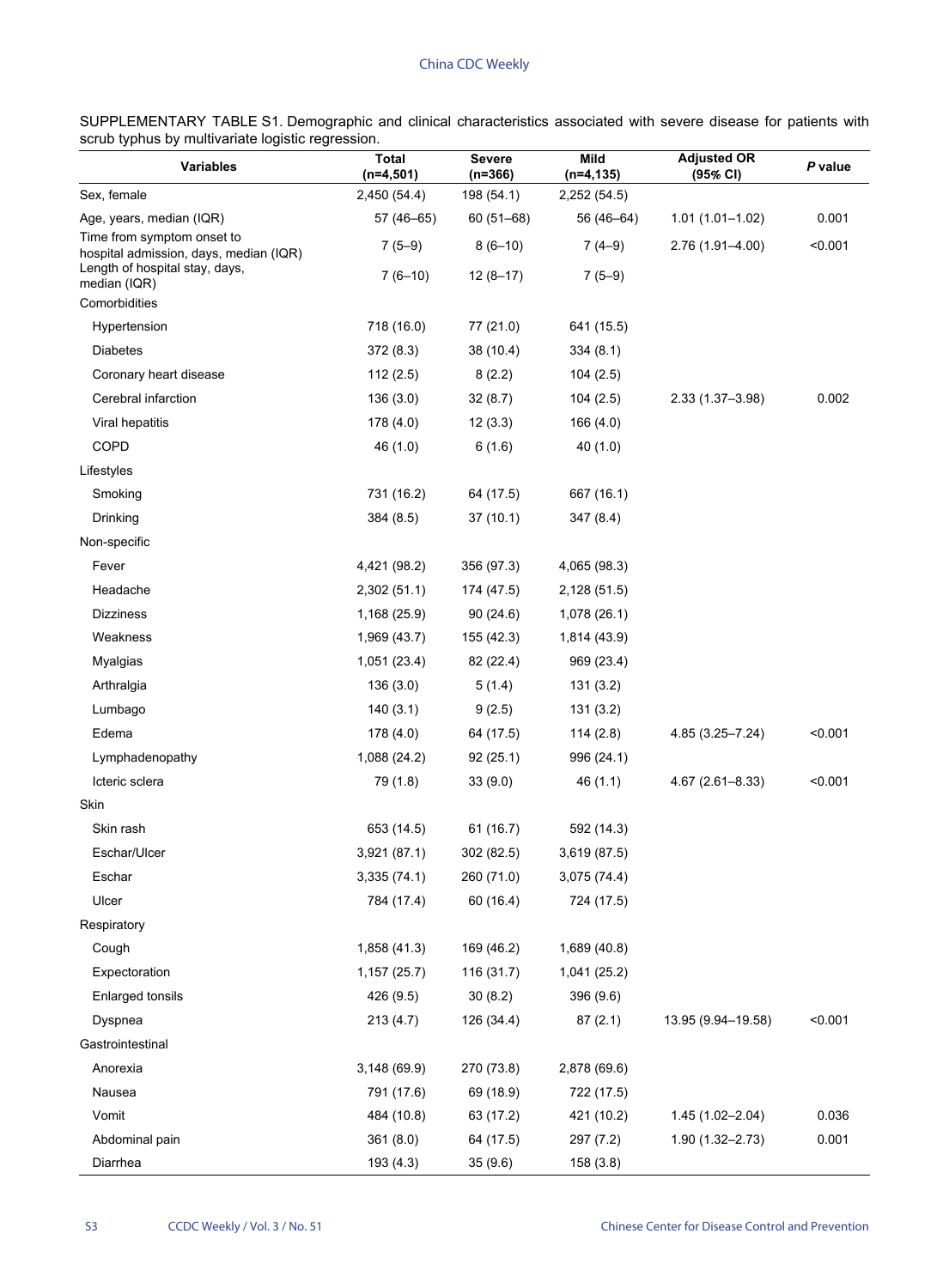#### China CDC Weekly

#### TABLE S1. (Continued)

| <b>Variables</b>                        | <b>Total</b><br>$(n=4,501)$ | <b>Severe</b><br>$(n=366)$ | <b>Mild</b><br>$(n=4, 135)$ | <b>Adjusted OR</b><br>(95% CI) | P value |
|-----------------------------------------|-----------------------------|----------------------------|-----------------------------|--------------------------------|---------|
| Hemorrhagic manifestation*              | 241 (5.4)                   | 47 (12.8)                  | 194 (4.7)                   |                                |         |
| Ecchymosis                              | 47(1.0)                     | 14(3.8)                    | 33(0.8)                     |                                |         |
| Petechiae                               | 22(0.5)                     | 7(1.9)                     | 15(0.4)                     | $3.45(1.05 - 11.38)$           | 0.042   |
| Conjunctival hyperemia                  | 108(2.4)                    | 20(5.5)                    | 88(2.1)                     |                                |         |
| Gingival bleeding                       | 9(0.2)                      | 2(0.5)                     | 7(0.2)                      |                                |         |
| Melena                                  | 59(1.3)                     | 10(2.7)                    | 49 (1.2)                    |                                |         |
| Hemoptysis                              | 10(0.2)                     | 3(0.8)                     | 7(0.2)                      |                                |         |
| Hematemesis                             | 3(0.1)                      | 1(0.3)                     | 2( <sub>0.1</sub> )         |                                |         |
| Epistaxis                               | 4(0.1)                      | 0(0)                       | 4(0.1)                      |                                |         |
| Macroscopic hematuria                   | 8(0.2)                      | 3(0.8)                     | 5(0.1)                      | $5.32(1.03 - 27.39)$           | 0.045   |
| Neurological manifestation <sup>†</sup> | 124(2.8)                    | 70 (19.3)                  | 54(1.3)                     |                                |         |
| Dysphoria                               | 29(0.6)                     | 19(5.2)                    | 10(0.2)                     | $6.76(2.40-19.10)$             | < 0.001 |
| Convulsion                              | 27(0.6)                     | 15(4.1)                    | 12(0.3)                     |                                |         |
| Confusion                               | 50(1.1)                     | 34(9.3)                    | 16(0.4)                     | 7.18 (3.29-15.67)              | < 0.001 |
| Lethargy                                | 31(0.7)                     | 18(4.9)                    | 13(0.3)                     | $5.80(2.19 - 15.41)$           | < 0.001 |
| Coma                                    | 30(0.7)                     | 18 (4.9)                   | 12(0.3)                     | 2.90 (1.08-7.79)               | 0.035   |
| Abnormal image results                  |                             |                            |                             |                                |         |
| Pericardial effusion                    | 127(2.8)                    | 37(10.1)                   | 90(2.2)                     |                                |         |
| Pelvic effusion                         | 42(0.9)                     | 14(3.8)                    | 28(0.7)                     |                                |         |
| Pleural effusion                        | 558 (12.4)                  | 158 (43.2)                 | 400 (9.7)                   |                                |         |
| Chest radiographic abnormality          | 1,062(23.6)                 | 167 (45.6)                 | 895 (21.6)                  |                                |         |
| Ascites                                 | 50(1.1)                     | 26(7.1)                    | 24(0.6)                     |                                |         |
| Splenomegaly                            | 554 (12.3)                  | 74 (20.2)                  | 480 (11.6)                  |                                |         |
| Hepatomegaly                            | 228(5.1)                    | 44 (12.0)                  | 184 (4.4)                   |                                |         |

Note: Data are n (%) until otherwise indicated. All clinical symptoms (non-specific, skin, respiratory, gastrointestinal, hemorrhagic, neurological) were reported before or at hospital admission, all abnormal image results were reported after hospital admission.

Abbreviations: COPD=chronic obstructive pulmonary disease. OR=odds ratio. CI=confidence interval; IQR=interquartile-range.

\* Hemorrhagic manifestation, patients with one or more hemorrhagic symptoms.

† Neurological manifestation, patients with one or more neurological symptoms.

selected without replacement. Second, for both selected severe and mild cases, 75% of samples of each were used for training the models while the rest 25% were used for model testing. Third, a BRT model was built using the training dataset and validated using the test dataset.

To increase the predictive robustness of model predictions and quantify model uncertainty, we fitted an ensemble of 100 BRT models to separate bootstraps of the data. We adopted a tree complexity of 5, a learning rate of 0.005, and a bag fraction of 75% to identify the optimal trees for each bootstrap data. Herein, we modeled the severe complications as a binary classification. Each of the 100 models predicts severe risk on a continuous scale from 0 to 1, with a final prediction being generated by calculating the mean prediction across all models. To further determine the main contributing factor, we performed BRT model again after removing the factors that showed the relative contributions below 2% [\(](#page--1-3)3). The receiver-operating characteristic (ROC) curves were produced for each model based on the average of an ensemble of 100 BRT models, and the area under the receiver operating characteristic curve (AUC) was calculated to evaluate the predictive power of the models. BRT model was performed using R software (version 3.6.2; R Foundation; Vienna, Austria) with the packages of "gbm," "dismo," and "ROCR" (*[4](#page--1-4)*).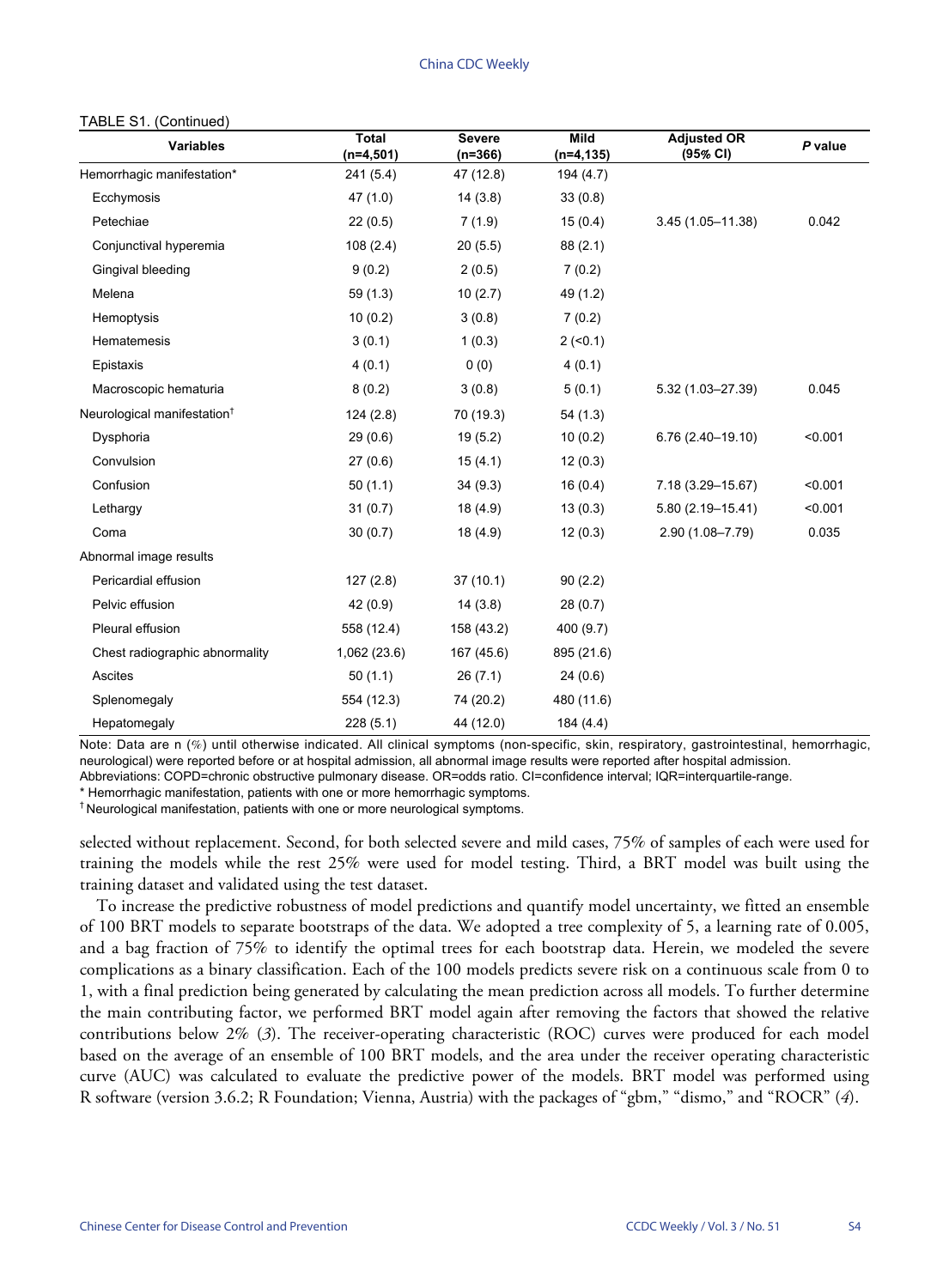SUPPLEMENTARY TABLE S2. Laboratory findings on hospital admission compared between severe patients and mild patients.

| <b>Variables</b>                                            | Total (n=4,501)        | Severe (n=366)           | Mild (n=4,135)         | P value |
|-------------------------------------------------------------|------------------------|--------------------------|------------------------|---------|
| Hematological indicators                                    |                        |                          |                        |         |
| WBC count (×10 <sup>9</sup> /L) [4-10]                      | $7.18(5.23 - 9.60)$    | 8.99 (6.50-12.92)        | 7.06 (5.19 - 9.39)     | < 0.001 |
| RBC count (×10 <sup>12/</sup> L) [3.8-5.8]                  | 4.23 (3.87-4.64)       | $3.95(3.44 - 4.31)$      | 4.26 (3.89-4.66)       | < 0.001 |
| PLT count (×10 <sup>9</sup> /L) [100-300]                   | 121.00 (81.00-172.00)  | 60.00 (40.00-95.50)      | 125.00 (86.05-178.00)  | < 0.001 |
| HGB (g/L) [120-165]                                         | 121.00 (110.00-132.00) | 110.90 (97.00-124.00)    | 121.00 (111.00-133.00) | < 0.001 |
| LYM count (×10 <sup>9</sup> /L) [1.1-3.2]                   | 1.42 (0.78-2.57)       | $1.40(0.73 - 2.66)$      | 1.42 (0.79-2.56)       | 0.672   |
| NEU count (×10 <sup>9</sup> /L) [1.8-6.3]                   | $4.67(3.23 - 6.55)$    | $6.50(4.47 - 9.7)$       | $4.55(3.17 - 6.36)$    | < 0.001 |
| MON count (×10 <sup>9</sup> /L) [0.1-0.6]                   | $0.44(0.28 - 0.69)$    | $0.42(0.26 - 0.74)$      | $0.45(0.28 - 0.69)$    | 0.719   |
| LYM percent $(\%)$ [20-40]                                  | 20.50 (12.90-32.30)    | 15.00 (8.60-26.90)       | 21.00 (13.30-32.80)    | < 0.001 |
| NEU percent $(\%)$ [50-70] <sup><math>\uparrow</math></sup> | 71.40 (57.50-80.40)    | 78.40 (63.50-86.30)      | 71.00 (57.00-79.80)    | < 0.001 |
| MON percent $(\%)$ [3-10]                                   | $6.40(4.40 - 8.80)$    | 4.90 (3.30-7.50)         | $6.50(4.50 - 8.94)$    | < 0.001 |
| HCT $(\%)$ [40-50] <sup><math>\downarrow</math></sup>       | 35.90 (32.50-39.20)    | 32.80 (28.60-35.70)      | 36.07 (32.80-39.40)    | < 0.001 |
| MCV (FL) [82-100]                                           | 86.30 (81.70-90.01)    | 84.65 (79.50-89.00)      | 86.50 (81.90-90.20)    | < 0.001 |
| <b>Biochemical indicators</b>                               |                        |                          |                        |         |
| TBIL (µmol/L) [5.1-17.1]                                    | 11.50 (8.20–16.50)     | 18.50 (12.38-48.35)      | 11.00 (8.00-15.80)     | < 0.001 |
| AST (U/L) [0-40] <sup>1</sup>                               | 76.00 (49.00-122.00)   | 136.00 (88.10-218.40)    | 73.00 (48.00-115.00)   | < 0.001 |
| ALT (U/L) [0-40] <sup>1</sup>                               | 67.00 (42.00-107.40)   | 79.50 (54.00-118.00)     | 65.65 (41.00-106.00)   | < 0.001 |
| TP (g/L) $[65 - 85]$ <sup>!</sup>                           | 61.20 (56.60-66.10)    | 54.35 (49.20-60.60)      | 61.80 (57.30-66.40)    | < 0.001 |
| ALB (g/L) [35-55] <sup>1</sup>                              | 33.00 (28.90-36.70)    | 25.90 (22.00-29.70)      | 33.40 (29.60-37.00)    | < 0.001 |
| GLB (g/L) [20-40]                                           | 28.20 (25.10-31.70)    | 29.00 (25.30-32.60)      | 28.11 (25.10-31.60)    | 0.176   |
| LDH (U/L) [109-245] <sup>1</sup>                            | 459.00 (342.00-693.00) | 677.00 (464.00-1,147.00) | 446.50 (336.00-658.00) | < 0.001 |
| CK (U/L) [25-200]                                           | 91.00 (50.00-173.00)   | 110.00 (59.00-286.00)    | 90.00 (50.00-167.00)   | < 0.001 |
| ALP (U/L) [40-150]                                          | 94.00 (67.03-143.00)   | 127.00 (76.00-220.50)    | 92.00 (67.00-138.00)   | < 0.001 |
| GGT (U/L) [7–50] <sup>1</sup>                               | 70.00 (33.00-146.00)   | 98.00 (44.00-189.00)     | 67.00 (32.00-142.00)   | < 0.001 |
| CREA (µmol/L) [53-106]                                      | 78.08 (64.00-98.00)    | 102.95 (72.00-193.50)    | 77.85 (63.10-95.10)    | < 0.001 |
| BUN (mmol/L) [3.2-7.1]                                      | 4.34 (3.30-6.04)       | $9.00(5.97 - 16.60)$     | 4.27 (3.24-5.70)       | < 0.001 |
| CRP (mg/L) [0.07-8.20] <sup>1</sup>                         | 45.00 (14.18-86.36)    | 84.05 (39.00-140.70)     | 42.00 (13.31-81.10)    | < 0.001 |
| Na (mmol/L) [137–147] <sup>↓</sup>                          | 135.70 (132.00-138.60) | 133.00 (129.80-137.00)   | 136.00 (132.40-138.70) | < 0.001 |
| CI (mmol/L) [96-108]                                        | 99.70 (96.40-102.90)   | 100.00 (96.00-103.90)    | 99.70 (96.40-102.80)   | 0.272   |
| Ca (mmol/L) [2.10-2.55] ↓                                   | 2.07 (1.96-2.18)       | 1.90 (1.79-2.03)         | 2.08 (1.98-2.19)       | < 0.001 |

Note: All measurements within 24 hours of hospital admission were presented as median (interquartile-range).

*P* value was compared between severe group and mild group by Mann-Whitney U test.

Abbreviations: WBC=white blood cells; RBC=red blood cells; PLT=platelet; HGB=hemoglobin; LYM=lymphocyte; NEU=neutrophil; MON=monocyte; HCT=hematocrit; MCV=mean corpuscular volume; TBIL=total bilirubin; AST=aspartate aminotransferase; ALT=alanine aminotransferase; TP=total protein; ALB=albumin; GLB=globulin; LDH=lactate dehydrogenase; CK=creatine kinase; ALP=alkaline phosphatase; GGT=γ-glutamyl transpeptidase; CREA=creatinine; BUN=blood urea nitrogen; CRP=C-creative protein; Na=sodium; Cl=chlorine; Ca=calcium.

<sup>↑</sup>Variable, with the median value in total population above the normal range.

<sup>↓</sup>Variable, with the median value in total population below the normal range.